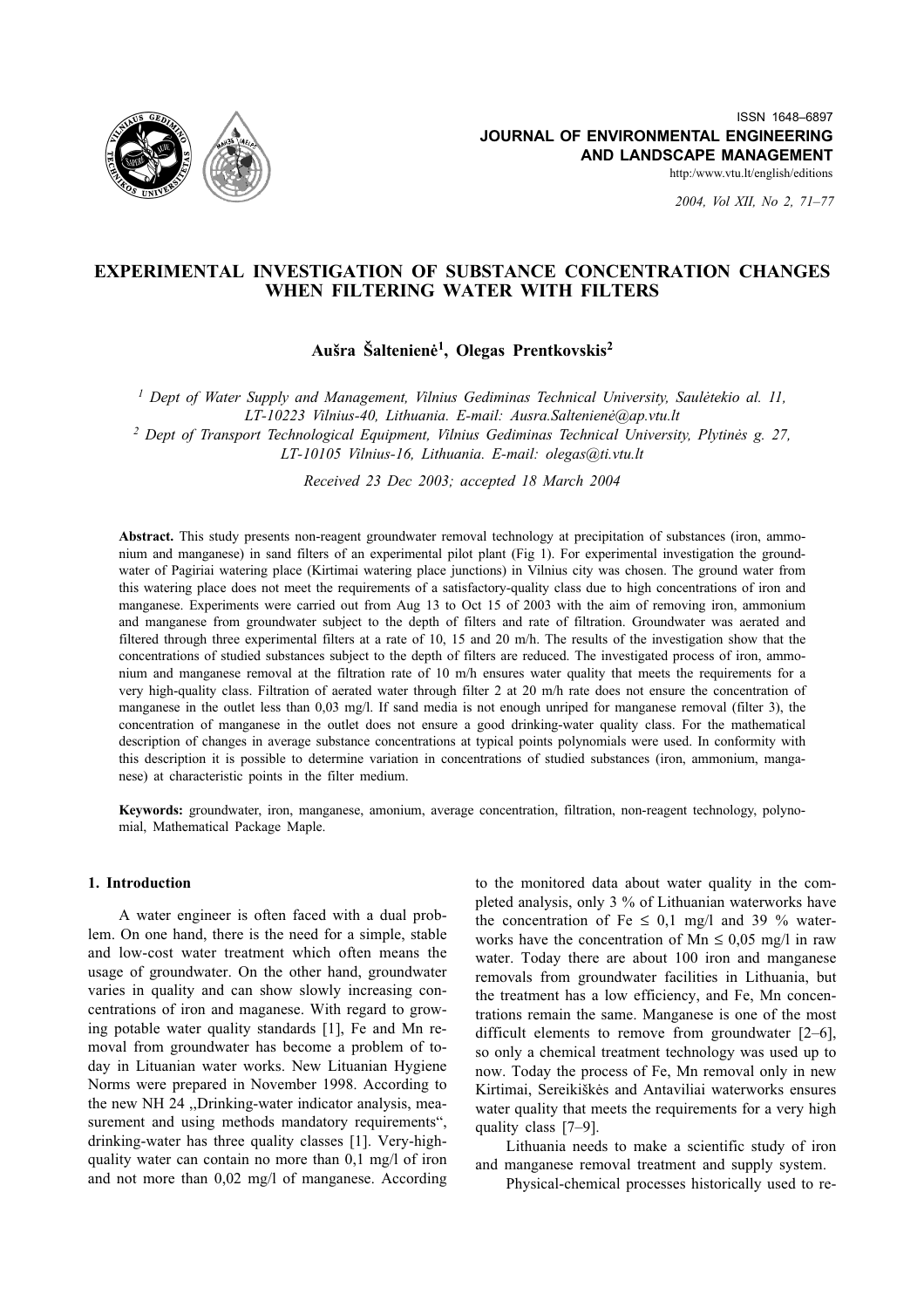move iron and manganese from groundwater are reviewed and the problems typically encountered are discussed [10-11]. However, at present there is some information in technical literature about the possibility of removing iron and manganese by non-chemical methods, thus reducing the groundwater treatment cost and at the same time improving the quality of potable water  $[12-14]$ . This kind of process is new not only in Lithuania, but also in other countries, since its principles were developed only in the last decade [7]. The results of experimental investigations of Lithuanian scientists [7, 8, 15] in Vilnius, Viriai, Kirtimai, Sereikiškės, Kaunas Petrašiūnai waterworks (1996–2002) show that non-reagent iron and manganese removal is an attractive process for Lithuanian groundwater types. But capabilities of the present technology are still not fully revealed and the appreciation of the process optimization is relatively new. There are no formulae to evaluate the depth of the filter bed, when we have a desirable result of Fe, Mn removal. T. Karosas, L. Puteikis on the assumption that iron and manganese removal from water is a complex process introduced calculation of the filter aggregate height using the H. Kittner and L. Bohm formulas [16]. But the results of the experimental investigation show that there is a considerable difference between the calculated value and the experimental values giving the filtration aggregate height. Experiments were carried out with the aim of increasing knowledge and providing answers to questions related to the process that takes place in the filter bed while removing Fe and Mn from aerated underground water by one-power filtration and to suggest formulae to tally up extange of substance (Fe,  $NH<sub>4</sub>$ , Mn) concentration.

## 2. Object and techniques

For the experimental investigation underground water from Pagiriai watering place (Kirtimai watering place junctions) of Vilnius was chosen.

The properties of raw water from this watering place are like the properties of water from other Lithuanian watering places and meet almost all the requirements except those for the concentration of iron and manganese (Table 1). Indicatory analyte values of raw water lead [3, 8] to remove Fe, Mn from water in one-step filtration. Because manganese oxidation and consequent precipitation was found to be strongly dependent on  $NH<sub>4</sub>$ iron concentration in water, NH<sub>4</sub> removal from aerated water was investigated too.

The pilot plant consisted of three 150 mm diameter and 1800 mm high filters, a stream equipment, an aerated water tank, a filtrate tank, an air blower, pumps, connected piping, fittings and process instrumentation. The filters 1 and 2 were filled with  $0,71-2,0$  mm quartz sand medium. The medium of the filters was taken from one of Druskininkai water treatment plants. Therefore, the medium was active (for biooxidation) and had enough microorganisms to remove manganese. Filter 3 was filled with a new quartz sand medium. There were 200 mm gravel layers following a sand bed in the filters. The filters were provided with taps for water sampling at different filtration aggregate heights (Fig 1).

Raw groundwater passing through the stream equipment was supplied to filters. Aerated water was filtered through experimental sand filters at a rate of 10, 15 and 20 m/h. The filter medium was backwashed once every 72 hours by raw groundwater for 10–15 minutes, backwash rate  $v = 40$  m/h. The decision to backwash filter medium only with water was taken in order not to disturb iron bacterial growth. The head loss development was recorded logging of data. Head loss in filters medium was measured with the help of pressure gauges installed on the filtration column. Filtration rate  $v$  (m/h) was determined dividing aerated water yield  $Q(m^3/h)$ through the filter by the plan area of filter medium, i e:  $v (m/h) = Q (m^3/h) / S(m^2)$ , when  $S = \pi d^2$ . The values of Fe,  $NH<sub>A</sub>$  and Mn ion concentration were evaluated by the "MERCK" system "Aqua - quant" tests. Concentration of dissolved oxygen in water was evaluated by oximeter WTW Oxi 330/SET, pH and temperature were measured by WTW gauge pH  $325 - B/SET - 2$ . The polynoms describing range concentration of

| Data       | Water quality indicators |                                      |                               |                                              |                               |                                    |                                       |                                          |                  |                             |                        |                     |                         |                 |                  |
|------------|--------------------------|--------------------------------------|-------------------------------|----------------------------------------------|-------------------------------|------------------------------------|---------------------------------------|------------------------------------------|------------------|-----------------------------|------------------------|---------------------|-------------------------|-----------------|------------------|
|            | mg/<br>Calcium,          | mg/<br>$\sim$<br>$\tilde{c}$<br>HCO. | mg/1<br>solids,<br>$\rm{Dry}$ | µs/cm<br>$\hat{\phantom{a}}$<br>Conductivity | value<br>Permanganate<br>mg/1 | alkalinity<br>ekv/l<br>Total<br>mg | mg/1<br>$\hat{\phantom{a}}$<br>$H_2S$ | carbon<br>mg/1<br>Aggressive<br>dioxide, | mg/l<br>Amonium, | manganese,<br>Total<br>mg/1 | mg/1<br>iron,<br>Total | mg/l<br>xygen,<br>Ò | $\sum_{i=1}^{n}$<br>Eĥ, | H               | ç<br>Temperature |
| 1997-2000  | $52,1-$<br>70,1          |                                      | $218-$<br>380                 | -                                            | 2,7                           | $4,0-$<br>5,2                      |                                       | $\overline{\phantom{0}}$                 | 0,15             | 0,15                        | $\qquad \qquad$        | -                   | -                       | $7,15-$<br>7,53 | $7 -$<br>10,2    |
| 2000 05 12 | 59,6                     | 312                                  | $\overline{\phantom{0}}$      | $\overline{\phantom{0}}$                     | 0,52                          | 5,1                                | 0,095                                 | -                                        | 0,12             |                             | 2,14                   | 0,1                 | 25                      | 7.54            | 9,6              |
| 2001       | -                        | $\qquad \qquad$                      | $\overline{\phantom{0}}$      | 530                                          | 1,7                           | -                                  | $\overline{\phantom{0}}$              | $\overline{\phantom{0}}$                 | 0,46             | 0,08                        | 1,28                   | -                   | $\qquad \qquad$         | 7,43            | 8,7              |
| 2003 08    | -                        | $\overline{\phantom{0}}$             | $\overline{\phantom{0}}$      | -                                            | $\overline{\phantom{0}}$      | -                                  | $\overline{\phantom{0}}$              | $\overline{\phantom{0}}$                 | 0,5              | 0,2                         | 1,2                    | -                   | -                       | 7,5             | 8                |

Table 1. Chemical analysis of raw water at Kirtimai waterworks in Vilnius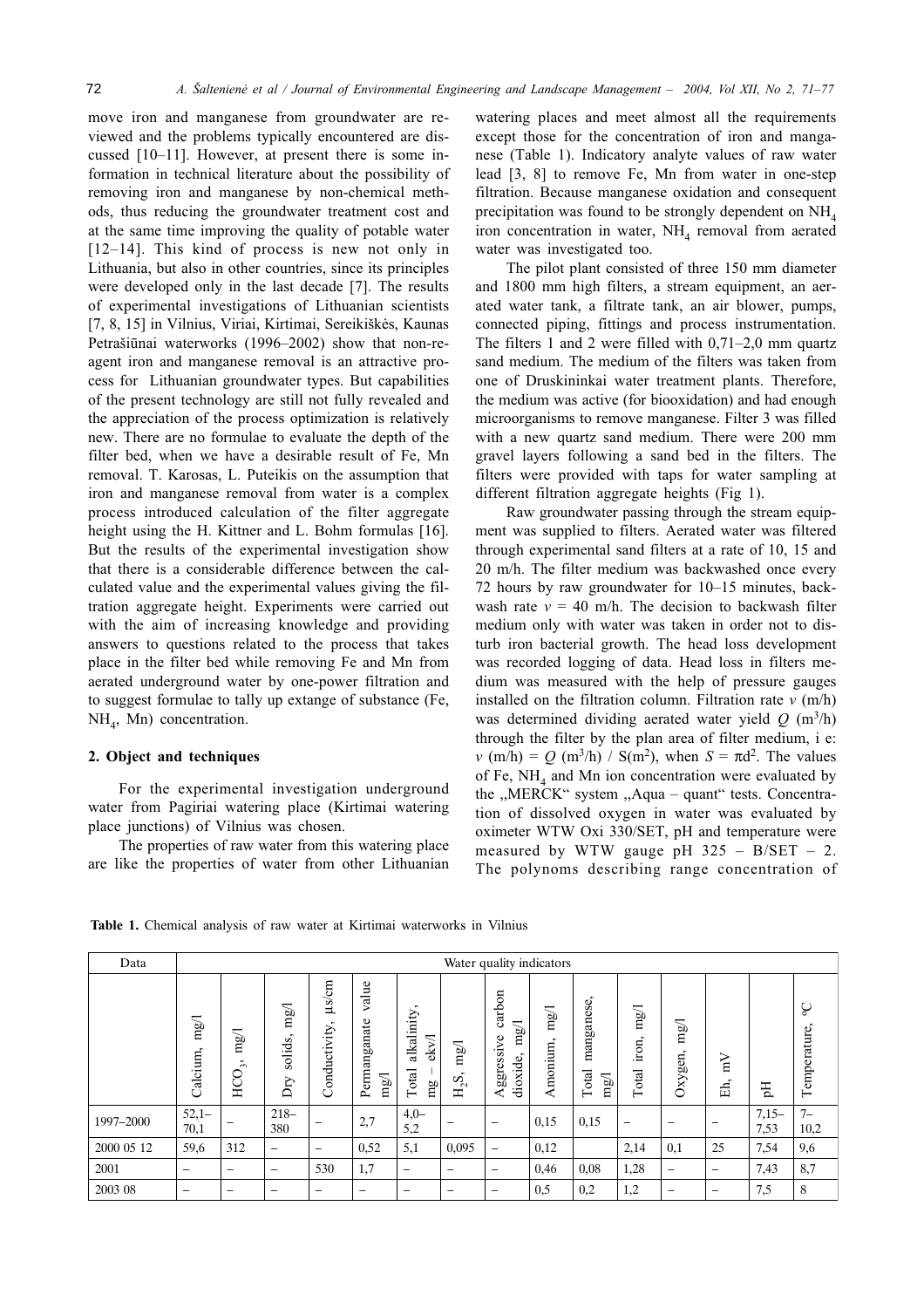substances (Fe,  $NH_4$ , Mn) in filtered water were calculated by the Mathematical Package Maple.

#### 3. Experimental results

Investigation at the site, i e in Kirtimu watering place experimental stand, and the operation of the experimental pilot plant were started on 13 August 2003. Raw water was supplied and filtered through all the three filters at a filtration rate of 10 m/h. The effect of iron was observed on the same day. The concentration of iron 0,1 mg/l in filtered water was evaluated in tap 4 (at a 1,4 m filter bed depth). Manganese oxidation and removal were not so efficient. For the first time the concentration of Mn in filtered water (taps 6) from filters 1 and 2 was  $0,02-0,03$  mg/l. Filter 3 loaded with fresh quartz sand medium was got unriped for manganese removal and less (concentrations of 0,1 mg/l Mn and 0,1 mg/l NH<sub>4</sub> in filtered water from tap 6) effect was achieved. Good results of iron removal can be explained by physical and biological processes when there is 6 mg/ 1 concentration dissolved oxygen in aerated water from tap 1 and 11 mg/l O<sub>2</sub> in filtered water from tap 6 (pH  $\approx$ 7, 5). There is information in technical literature sources [8, 12, 15] that sand filter medium must be enough mature for Mn removal from water (during 3 months). Therefore, the concentration of manganese was 5 times higher in filtered water from filter 3 than the requirements for water of a very high quality [1]. Since 20 August, when in raw water there were  $0.7 \text{ mg/l}$  Fe,  $0.2$ mg/l Mn and 0,45 mg/l NH<sub>4</sub>, filter 1 was working with filtration rate of 10 m/h and in filtered water from tap 6 concentrations of Fe, Mn and  $NH<sub>4</sub>$  ensured water quality that was equal to the class of a very high quality. The filtration rate of filter 2 increased up to 20 m/h. In the filtered water from filter 2 (tap  $6$ ) 0,02 mg/l Fe and 0,03 mg/l remained. There was still too much Mn and NH<sub>4</sub> in filtered water from filter 3.

Since 25 August filtration rate of filter 1 elevated to 15 m/h, and since 29 August - to 20 m/h. The experimental data of substance concentration changes show that in filtered water from filter 1 0,1 mg/l Fe and  $0,01 0.03$  mg/l Mn was left. It could be explained that the process of Fe, Mn and NH<sub>4</sub> removal from water became steady. Removal of Mn in filter 3 medium improved at the end of September. There were  $\leq 0.1$  mg/l Fe, 0.05 mg/l Mn and 0,06 mg/l NH<sub>4</sub> in filtered water (tap 6) from this filter. During measurements head loss in filter media increased by about 1,2 m (with filtration rate of 10 m/h) and by about 3,5 m (with filtration rate of  $20 \text{ m/h}$ ).

## 4. Treatment of experimental results

Experimental investigation was carried out during two months. The concentration of substances (Fe, Mn ir  $NH<sub>A</sub>$ ) was established 11 times in raw water, in the taps of 3 filters and in filtered water.



Fig 1. Scheme of experimental pilot plant principle:  $1 -$  an underground raw water main;  $2 -$  incision in to water  $-$  main; 3 - raw water supply;  $4$  - flexible pipe;  $5$  - streams equipment;  $6$  - a roundabout line;  $7$  - aerated water tank;  $8$  - aerated water feeding pump for filter models;  $9$  – aerated water distribution line;  $10$  – water feeding pipeline for filter models;  $11$  – a filtrate pressure pipeline;  $12 - a$  filtrate pipeline;  $13 - a$  backwash discharge pipeline;  $14 - a$  filtrate tank;  $15 - a$  water level relay; 16 – overflow pipes; 17 – a filtrate pump; 18 – a backwash supply pipeline; 19 – backwash valves; 20 – a backwash discharge;  $21 -$ an air blower;  $22 -$ a rotameter;  $23 -$ a pressed air pipeline;  $24 -$ water sampling taps;  $25 -$ pressure gauges;  $26$  – water and sand sampling taps;  $27$  – gravel layers;  $28$  – qartz sand bed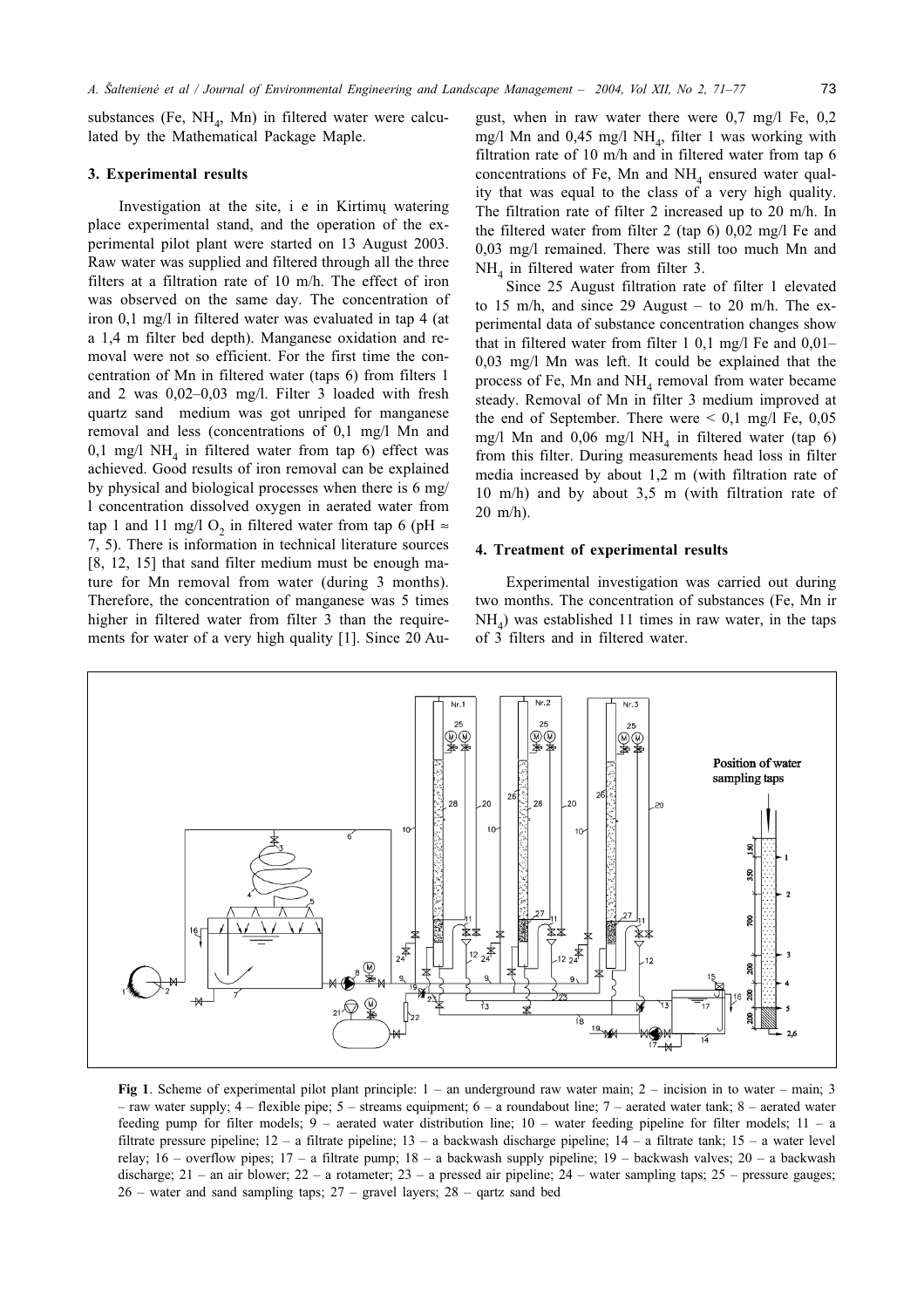It is possible to show changes in three substances concentration at the typical points of filters and in raw and filtered water (Fig 2). So at present only average concentration is presented in this paper (instead of 33 graphs). Average concentration at typical points is:

$$
\overline{c} = \frac{1}{n} \sum_{i=1}^{k} c_i m_i , \qquad (1)
$$

where  $c_i$  – concentration of substances at typical points,  $m_i$  – probability at recurrence of concentration;  $n -$  number of days;  $k$  – number of different values of concentration.

The averages of the concentration of substances (Fe, Mn ir  $NH<sub>4</sub>$ ) are described in Table 2. Changes in the average concentration of the substances at typical points (raw water, taps of filters, filtered water) with depth are presented in Fig 2. We can see from the graph that all the three filters are operating in a similar way, the average concentration of the substances under study dependent on the depth of filters is decreasing.

It is possible to describe mathematically the average concentration of substances  $\overline{c}$  at typical points using polynomials:

$$
\overline{c}(x) = a_o + a_1 x + \dots + a_n x^n = \sum_{j=0}^{n} a_j x^j,
$$
 (2)

where at  $a_n \neq 0$ ,  $n$  – non-negative whole digit, named of one – variable x  $n$ -th degree polynomial.

 $a_i$ ,  $(j = 0, 1, ..., n)$  consequently polynomial  $\bar{c}(x)$  mul-

tipliers and multiplier  $a_n$  – consequently general multiplier. The digit  $n$  – consequently degree of polynomial  $\overline{c}(x)$  and marked deg( $\overline{c}$ ).

With the aim of using the polynomials mentioned above, we will make use of Mathematical Package Maple [17, 18]. Maple – one of the best mathematical packages, computer algebra (symbolical and analytical) scale of notation. Having a few thousand of various operators, Package Maple allows us to do sums algebras, mathematical analysis, differential equations, statistics and many other ranges of problems.







Fig 2. Average concentration of substances (Fe, Mn,  $NH<sub>A</sub>$ ) in the filters:

 $0.00 \text{ m}$  – raw water;  $0.15 \text{ m}$  – tap 1;  $0.50 \text{ m}$  – tap 2; 1.20  $m - \tan 3$ ; 1,40 m - tap 4; 1,60 m - tap 5; 1,90 m filtered water

> 0.57 0,49 0,40  $0,31$  $0.23$  $0,10$ 0,09

| Depth, m<br>(number of tap) | Average substance concentration (for 11 days), mg/l |          |                 |      |          |      |          |      |           |  |  |
|-----------------------------|-----------------------------------------------------|----------|-----------------|------|----------|------|----------|------|-----------|--|--|
|                             |                                                     | Filter 1 |                 |      | Filter 2 |      | Filter 3 |      |           |  |  |
|                             | Fe                                                  | Mn       | NH <sub>4</sub> | Fe   | Mn       | NH   | Fe       | Mn   | <b>NH</b> |  |  |
| $0,00$ (raw water)          | 0,89                                                | 0,34     | 0,57            | 0,89 | 0,34     | 0,57 | 0,89     | 0,34 | 0.57      |  |  |
| $0,15$ (tap 1)              | 0.78                                                | 0,30     | 0,46            | 0,67 | 0,29     | 0,45 | 0,72     | 0,28 | 0,49      |  |  |
| $0,50$ (tap 2)              | 0.59                                                | 0,27     | 0,36            | 0,48 | 0,26     | 0,37 | 0.55     | 0,24 | 0,40      |  |  |
| 1,20 (tap 3)                | 0,24                                                | 0,09     | 0,26            | 0,28 | 0.15     | 0,28 | 0,27     | 0,19 | 0.31      |  |  |
| $1,40$ (tap 4)              | 0,12                                                | 0.04     | 0,16            | 0,14 | 0,09     | 0,20 | 0,12     | 0.13 | 0,23      |  |  |
| 1,60 (tap 5)                | 0,06                                                | 0,03     | 0,10            | 0,06 | 0.05     | 0,14 | 0,06     | 0,07 | 0,10      |  |  |
| 1,90 (filtered<br>water)    | 0.02                                                | 0,02     | 0,09            | 0,04 | 0,04     | 0,11 | 0.03     | 0,06 | 0.09      |  |  |

**Table 2.** Experimental data of substances (Fe, Mn,  $NH<sub>A</sub>$ ) in the filters by days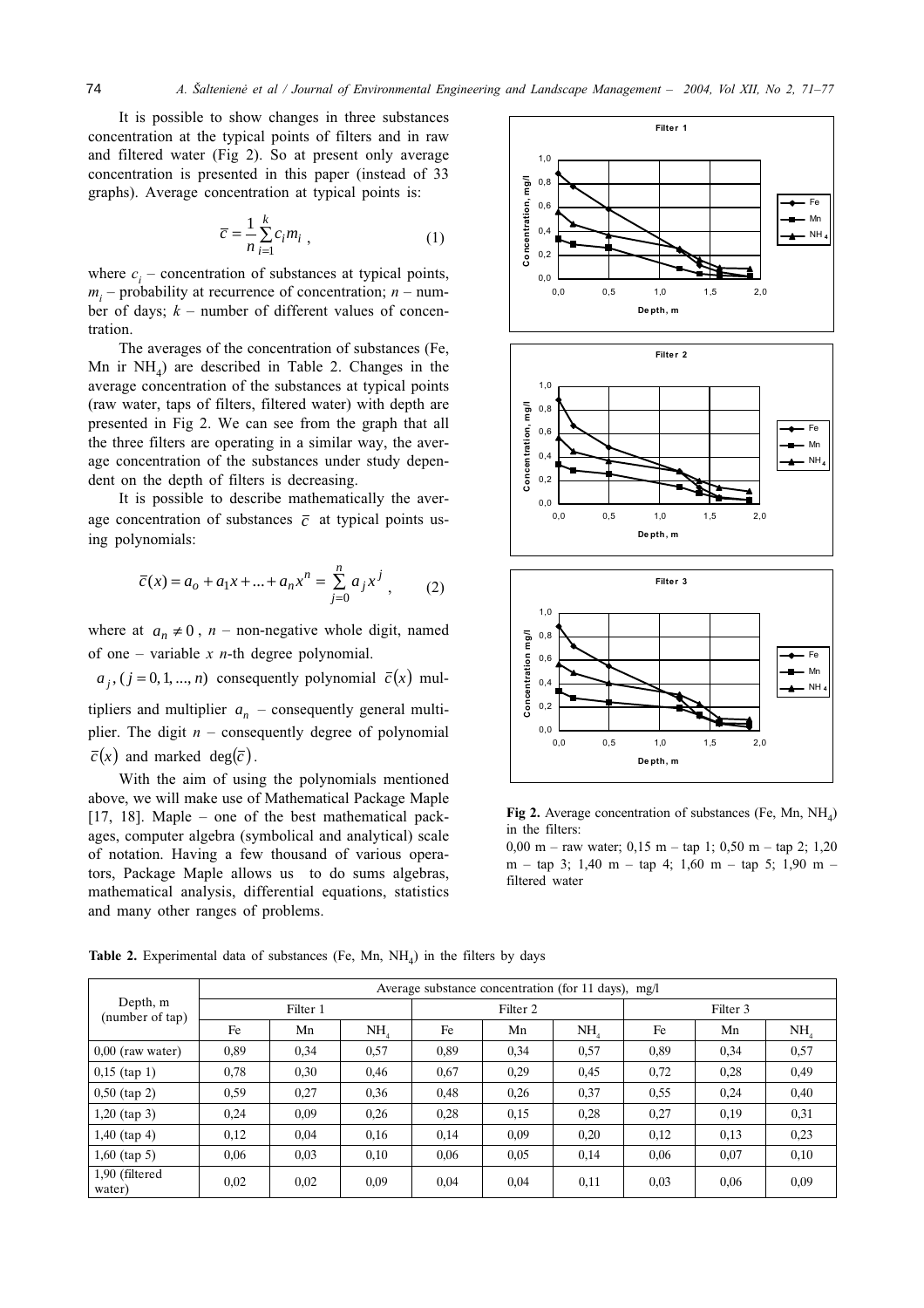The polynoms are presented in Table 3.

With the aim of deciding which filter from the three ones operates more efficiently, Fig 3 is presented. We can see average concentrations of substances (Fe, Mn ir  $NH<sub>4</sub>$ ) in filtered water, and filter 1 worked better than filters 2 and 3. In filtered water from this filter the concentrations of substances are the lowest. Fe and  $NH<sub>4</sub>$ concentrations are the higest in the filtered water from filter 2, and  $Mn - in$  filtered water from filter 3.



Fig 3. Average concentration of substances after filtration

Filtered water from filter 1 ensures quality that meets the requirements of a very high quality class (in filtered water Fe  $\leq$  0,1 mg/l, Mn  $\leq$  0,02 mg/l, NH<sub>4</sub>  $\leq$ 0,5 mg/l). Water from filters 2 and 3 meets the requirements for Fe and NH<sub>4</sub> concentration and does not meet the requirements for Mn concentration.

Frequency of average concentration of substances (Fe, Mn ir  $NH<sub>A</sub>$ ) after filtration is presented in Fig 4.



Fig 4. Concentration frequency of substances after filtration

| Substance       | Polynom describing concentration $(mg/l)$ of substances (Fe, Mn, NH <sub>a</sub> ) at characteristic points of<br>filters with depth (where $x$ – depth of characteristic points) |                            |                             |  |  |  |  |  |
|-----------------|-----------------------------------------------------------------------------------------------------------------------------------------------------------------------------------|----------------------------|-----------------------------|--|--|--|--|--|
|                 | Filter 1                                                                                                                                                                          | Filter <sub>2</sub>        | Filter 3                    |  |  |  |  |  |
| Fe              | $Fe = 0.89 - 0.65x -$                                                                                                                                                             | $Fe = 0.89 - 1.68x +$      | $Fe = 0.89 - 1.16x -$       |  |  |  |  |  |
|                 | $-1.67x^{2} + 5.02x^{3} -$                                                                                                                                                        | $+0.95x^{2}+4.39x^{3}$ –   | $-0.74x^{2} + 7.46x^{3} -$  |  |  |  |  |  |
|                 | $-6.54x^{4} + 3.47x^{5} -$                                                                                                                                                        | $-7.61x^{4} + 4.27x^{5} -$ | $-10.85x^{4} + 5.95x^{5} -$ |  |  |  |  |  |
|                 | $-0.65x^6$                                                                                                                                                                        | $-0.80x^6$                 | $-1.13x^{6}$                |  |  |  |  |  |
| Mn              | $Mn = 0,34 - 0,36x +$                                                                                                                                                             | $Mn = 0,34 - 0,44x +$      | $Mn = 0.34 - 0.51x +$       |  |  |  |  |  |
|                 | $+0.63x^{2}+0.01x^{3}$ –                                                                                                                                                          | $+0.69x^{2}+0.10x^{3}$ –   | $+0.76x^2-0.07x^3$ –        |  |  |  |  |  |
|                 | $-1.26x^{4} + 1.04x^{5} -$                                                                                                                                                        | $-1.09x^{4} + 0.76x^{5} -$ | $-0.55x^{4} + 0.30x^{5} -$  |  |  |  |  |  |
|                 | $-0.24x^6$                                                                                                                                                                        | $-0.15x^{6}$               | $-0.04x^6$                  |  |  |  |  |  |
| NH <sub>4</sub> | $NH4 = 0.57 - 0.74x -$                                                                                                                                                            | $NH4 = 0,57 - 1,00x +$     | $NH_{4} = 0.57 - 0.77x +$   |  |  |  |  |  |
|                 | $-0.57x^{2} + 5.08x^{3} -$                                                                                                                                                        | $+1,29x^{2} + 0,70x^{3} -$ | $+2.13x^{2}-4.55x^{3}+$     |  |  |  |  |  |
|                 | $-6.96x^{4} + 3.62x^{5} -$                                                                                                                                                        | $-2.42x^{4} +1.50x^{5} -$  | $+5.32x^{4}-2.99x^{5}+$     |  |  |  |  |  |
|                 | $-0.66x^6$                                                                                                                                                                        | $-0.29x^{6}$               | $+0.62x^{6}$                |  |  |  |  |  |

Table 3. Polynoms describing concentration of substances at characteristic points of filters with depth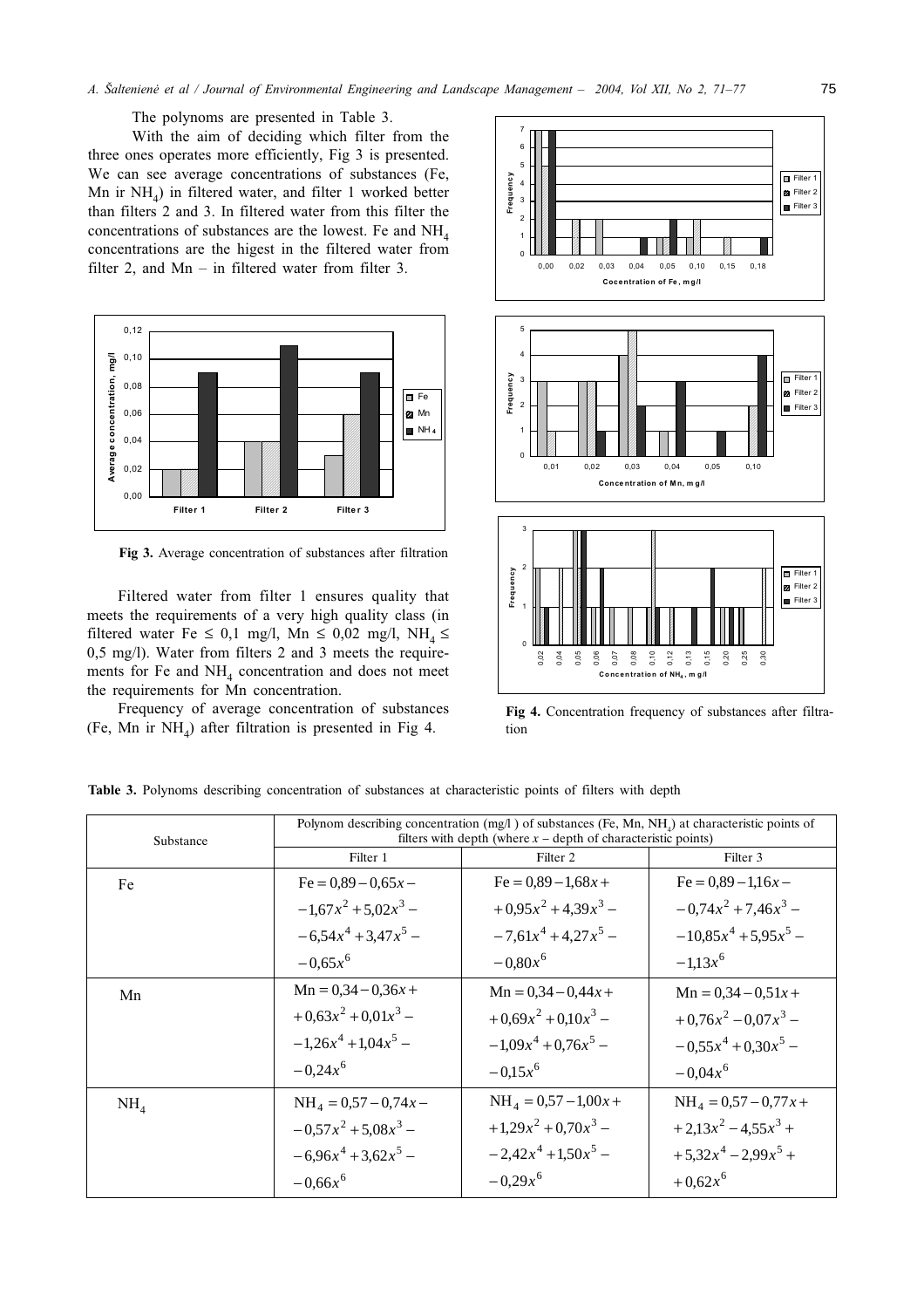## 5. Conclusions

1. As we can see from the results of experimental investigation (Table 2 and Fig 2), the average concentration of studied substances subject to the filter depth is decreasing.

2. The investigated process of iron, ammonium and manganese removal at the filtration rate of 10 m/h and 15 m/h ensures water quality that meets the requirements of a very high quality class when the filter medium is unriped for Mn removal.

3. Filter 3 was well-stocked with fresh quartz sand medium which was not active, and good manganese removal results were not obtained during two months.

4. Filtration of aerated water through filter 2 at the 20 m/h rate does not ensure the concentration of manganese in the outlet lower than 0,03 mg/l.

5. For the mathematical description of changes in average substance concentrations at typical points, polynomials were used. In conformity with such a description it is possible to determine the concentration variation of studied substances (Fe, Mn, NH<sub>4</sub>) at characteristic points of the filter medium.

6. Filtered water from filter 1 is of the highest quality (concentration of all the substances is the lowest). Concentration of Fe and  $NH<sub>4</sub>$  is the highest in water from filter 2 and that of  $Mn$  – from filter 3 (Fig 3). Filtered water from filter 1 ensures quality that meets the requirements of a very high quality class (in filtered water Fe  $\leq 0.1$  mg/l, Mn  $\leq 0.02$  mg/l, NH<sub>4</sub>  $\leq 0.5$  mg/l). Water from filters 2 and 3 meets the requirements for Fe ir  $NH<sub>4</sub>$  concentration and does not meet those for Mn concentration.

#### **References**

- HN 24:1998. Drinking water indicator's analysis, measure- $1_{-}$ ment and using methods mandatory requiremens, 28 p.
- Diliūnas, J. Hydrogeologycal investigation. Manganese in 2. the fresh groundwater of Lithuania. Vilnius, 1999, 94 p.
- Diliūnas, J.; Jurevičius, A. Iron in the fresh groundwater  $\overline{3}$ . of Lithuania. Vilnius, 1998. 76 p.
- Ellis, D.; Bouchard, Ch. Removal of Iron and Manganese 4. from Ground water by Oxidation and Microfiltration. Desalination, Vol 130, Issue 3, 20, November 2000, p 255-264.
- Berhenni, P.; Pollice, A. Removal of iron and manganese  $5<sup>7</sup>$ from hydrocarbon-contaminated ground waters. Bioresource Technology, Vol 74, Issue 2, September 2000, p 109-114.
- Hedberg, T.; Wahlberg, T. A. Upgrading of Waterworks 6. with a New Biooxidation Process for Removal of Manganese and Iron. Wat. Sci. Tech., Vol 37, No 9, 1998, p 121-126.
- 7. Karosas, T.; Puteikis, L. Operational analysis and technological assesssment of Vilnius Sereikiškės waterworks for reagent-free removal of iron and manganese from groundwater. Environmental Engineering (Aplinkos inžinerija), Vol IX, No 4, Vilnius: Technika, 2001, p 233-239.
- $\mathbf{R}$ Sakalauskas, A. Experimental investigation of manganese removal from aerated groundwater. Environmental Engineering (Aplinkos inžinerija), Vol VII, No 2. Vilnius: Technika, 1999, p 76-84 (in Lithuanian).
- Šaltenienė, A.; Karosas, T. Experimental investigation of 9. iron and manganese removal from aerated underground water by one-power filtration. Ecology (Ekologija), No 2. Publishing House of the Lithuanian Academy of Sciences, 2003, p 3-10 (in Lithuanian).
- 10. Iron and Manganese Removal in Finland. Proc. IWEM, Ann. Sym., 15:1 (1991), p 9-11.
- 11. John Hem, D. Surface Chemical Processes in Groundwater systems. In: Proceeding of the second international symposium on water-rock interaction, Strasbourg, August 17-25, 1977. Strasbourg, 1977, p 76-85.
- 12. Mouchet, P. From Conventional to Biological Removal of Iron and Manganese in France. AWWA J, No 4, 1992, p  $158 - 167.$
- 13. Richard, Y. ET AL. La Demanganisation Bioloque. Un Exemple D'Installation Industriele: I'Usine de sorques. TSM - L'Eau, 84:4:207 (Apr. 1989), p 17-28.
- 14. Bourgine, F. P.; Genery, M.; Chapman, J. I.; Kerai, H.; Green, J. G.; Rap, R. J.; Ellis, S.; Gaumard C. Biological Processes at Saints Hill Water-Treatment Plant. J. INEM, No 8, 1994, p 379-391.
- 15. Sakalauskas, A.; Šulga, V. Experimental investigation of reagent-free iron and manganese removal from groundwater. Environmental Engineering (Aplinkos inžinerija), Vol VI, No 4. Vilnius: Technika, 1998, p 154-164 (in Lithuanian).
- 16. Dr. Bohm L.; Cottbus, A. Verfahrenstechnik der Entmanganung und auslegung von Anlagen. DVGWJ, 6, 1995, p 68-82.
- 17. Bulota, K.; Survila, P. Algebra and theory of numbers (Algebra ir skaičių teorija). Vol 2. Vilnius: Mokslas, 1990. 416 p (in Lithuanian).
- 18. Aldajev, V.; Bogdevičius, M.; Prentkovskis, O. New Sofware for Mathematical Package Maple of Releases 6. 7 and 8: Monograph. Vilnius: Technika, 2002. 404 p.

## MEDŽIAGŲ KONCENTRACIJOS VANDENYJE KITIMO, KOŠIANT KOŠTUVAIS, EKSPERIMENTINIS **TYRIMAS**

#### A. Šaltenienė, O. Prentkovskis

#### Santrauka

Tiriama bereagentė priemaišų (geležies, amonio bei mangano) valymo iš požeminio vandens technologija, kai priemaišos sulaikomos eksperimentinio stendo smėlio koštuvuose. Eksperimentiniams tyrimams pasirinktas Vilniaus miesto Pagirių vandenvietės (Kirtimų vandentiekio mazgo) požeminis vanduo. Šios vandenvietės požeminis vanduo neatitinka labai geros klasės geriamajam vandeniui keliamų reikalavimų dėl per didelių geležies ir mangano koncentracijų jame. Eksperimentai vyko 2003 08 13 - 2003 10 15 laikotarpiu. Tirti geležies, amonio bei mangano šalinimo iš vandens rezultatai priklausomai nuo koštuvų užpildo gylio bei košimo greičio. Požeminis vanduo buvo